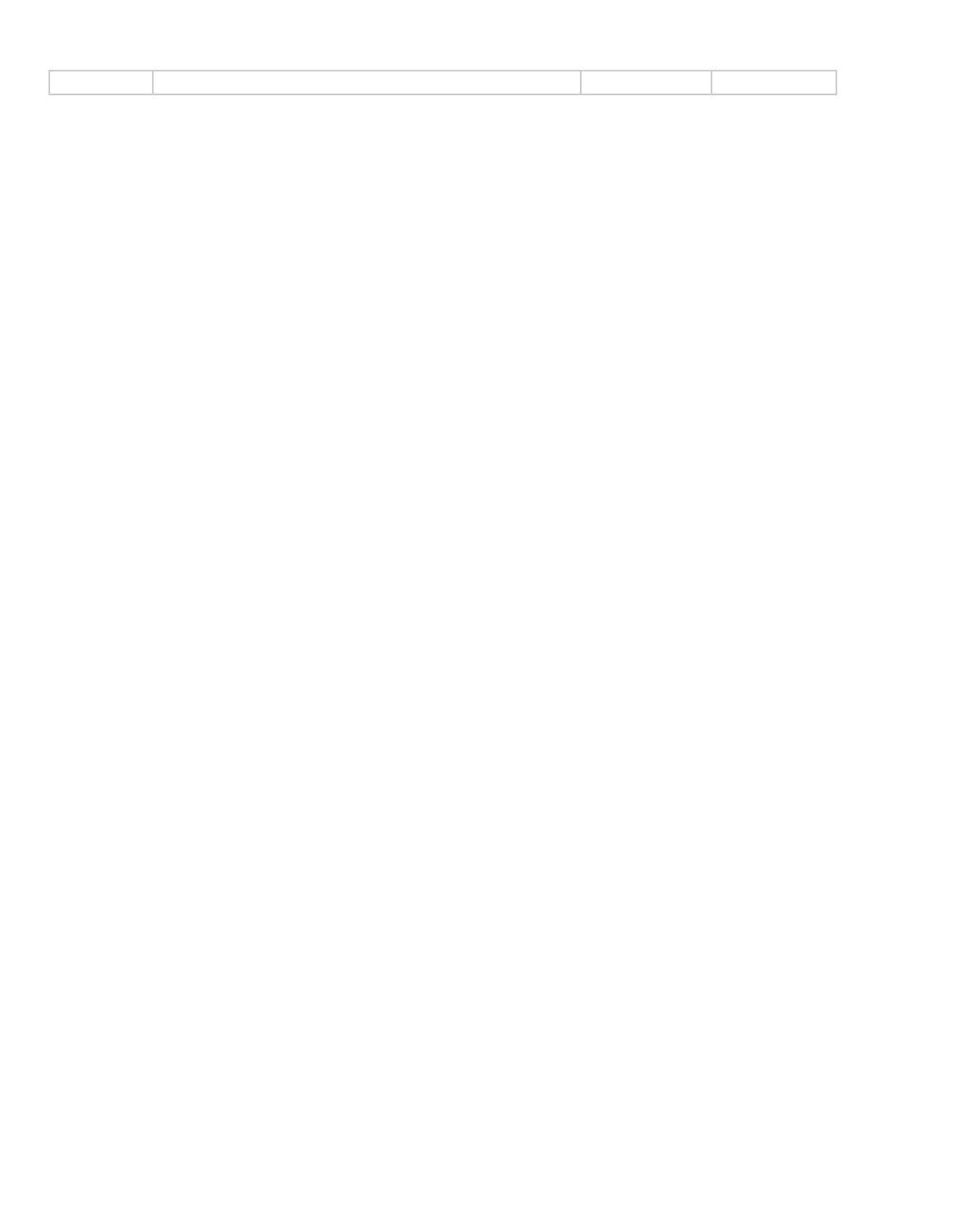| May 19 2022 |                                            | Representative             |                   |
|-------------|--------------------------------------------|----------------------------|-------------------|
|             | In Attendance Affiliate Society            | <b>Last Name</b>           | <b>First Name</b> |
|             | AMERICAN BEGONIA SOCIETY (M Corwin)        | <b>TURNEY</b>              | Wm DEAN           |
| X           | <b>AMERICAN BEGONIA SOCIETY (M Corwin)</b> | <b>WORTON</b>              | <b>MELISSA</b>    |
|             | AMERICAN SOCIETY OF LANDSCAPE ARCHITECTS   | <b>FERMAN</b>              | <b>PATRICIA</b>   |
|             | AMERICAN SOCIETY OF LANDSCAPE ARCHITECTS   | HOLLINGSWORTH TRACY MORGAN |                   |
| X           | <b>ART CLUB</b>                            | <b>CROSS</b>               | <b>JOE</b>        |
|             | <b>ARTHROPOD SOCIETY</b>                   | <b>BERRIAN</b>             | <b>JAMES</b>      |
|             | <b>ARTHROPOD SOCIETY</b>                   | <b>WALL</b>                | <b>MICHAEL A</b>  |
|             | CALIFORNIA RARE FRUIT GROWERS San Diego    | COSSEL                     | <b>BEN/KELSEY</b> |
|             | CALIFORNIA RARE FRUIT GROWERS San Diego    | LOU                        | <b>NATHAN</b>     |
|             | <b>ECO VIVARIUM</b>                        | <b>NOWICKE</b>             | <b>SUSAN</b>      |
|             | <b>EXOTIC PLANT SOC</b>                    | LUDWIG                     | <b>MICHAEL</b>    |
|             | FLOWER ARRANGERS GUILD OF SAN DIEGO        | <b>REKUS</b>               | <b>DALE</b>       |
| X           | <b>FRIENDS OF TAKA SUMI-E</b>              | <b>LINGLEY</b>             | <b>GAYE</b>       |
|             | <b>FRIENDS OF TAKA SUMI-E</b>              | <b>ROGOW</b>               | <b>ALICE</b>      |
| X           | <b>IKEBANA INTERNATIONAL CHAPTER 119</b>   | <b>SZECHINSKI</b>          | <b>HIROKO</b>     |
|             | IKENOBO CHAPTER OF SAN DIEGO               | <b>KOHATSU</b>             | Y SACHIKO         |
|             | <b>IKENOBO CHAPTER OF SAN DIEGO</b>        | <b>OEHLER</b>              | <b>SADAKO</b>     |
|             | SAN DIEGO COUNTY ORCHID SOCIETY            | <b>DETATE</b>              | <b>MYRA</b>       |
|             | SAN DIEGO BEEKEEPERS SOCIETY               | <b>HERN</b>                | DARYL             |
| X           | <b>SAN DIEGO BEEKEEPERS SOCIETY</b>        | <b>PARADA</b>              | <b>JORGE</b>      |
|             | SAN DIEGO BEEKEEPERS SOCIETY               | <b>HAESELER</b>            | <b>HOLLY</b>      |
|             | SAN DIEGO BONSAI CLUB                      | DE LA TORRE                | <b>IGNACIO</b>    |
| X           | SAN DIEGO BROMELIAD SOCIETY                | <b>VITACCO</b>             | <b>ROBERT</b>     |
| X           | SAN DIEGO BROMELIAD SOCIETY                | <b>ZOLEZZI</b>             | <b>STEPHAN</b>    |
|             | SAN DIEGO CACTUS & SUCCULENT SOC           | <b>BADGER</b>              | <b>PAM</b>        |
|             | SAN DIEGO CACTUS & SUCCULENT SOC           | <b>RODEN</b>               | <b>DONNA</b>      |
|             | SAN DIEGO CAMELLIA SOCIETY                 | <b>SNOOKS</b>              | <b>GENE</b>       |
|             | SAN DIEGO CAMELLIA SOCIETY                 | <b>TURNEY</b>              | <b>DEAN</b>       |
|             | SAN DIEGO CARNIVOROUS SOCIETY              | LONG                       | ALLYSON           |
|             | <b>SAN DIEGO COUNTY GARDEN GUILD</b>       | <b>TOOLEY</b>              | <b>SHARON</b>     |
|             | SAN DIEGO COUNTY ORCHID SOCIETY            | <b>BROWN</b>               | <b>DAVID</b>      |
|             | SAN DIEGO COUNTY ORCHID SOCIETY            | <b>HALLIDAY</b>            | <b>DEBBIE</b>     |
|             | <b>SAN DIEGO DAHLIA SOCIETY</b>            | <b>TOOLEY</b>              | <b>DAVID</b>      |
|             | SAN DIEGO EPIPHYLLUM SOCIETY               | <b>DECKER</b>              | <b>CINDY</b>      |
|             | SAN DIEGO EPIPHYLLUM SOCIETY               | <b>NEAL</b>                | <b>PATRICIA</b>   |
|             | SAN DIEGO EPIPHYLLUM SOCIETY               | <b>WARD</b>                | <b>GRETCHEN</b>   |
| X           | SAN DIEGO FERN SOCIETY                     | <b>RUSSELL</b>             | KATHIE            |
|             | <b>SAN DIEGO FERN SOCIETY</b>              | <b>THOMPSON</b>            | KATHY             |
|             | SAN DIEGO FLORIAL ASSOC                    | <b>ESTY</b>                | <b>KATHY</b>      |
| X           | <b>SAN DIEGO FLORIAL ASSOC</b>             | Johnson                    | Suzanne           |
|             | SAN DIEGO FLORIAL ASSOC                    | <b>SOMERVILLE</b>          | LEE.              |
|             | SAN DIEGO FLORIAL ASSOC                    | <b>THORESEN</b>            | <b>JANICE</b>     |
|             | SAN DIEGO GERANIUM SOCIETY                 | <b>OHMSTEDE</b>            | JACK              |
|             | SAN DIEGO GERANIUM SOCIETY                 | <b>ARCHER</b>              | <b>BRENDA</b>     |